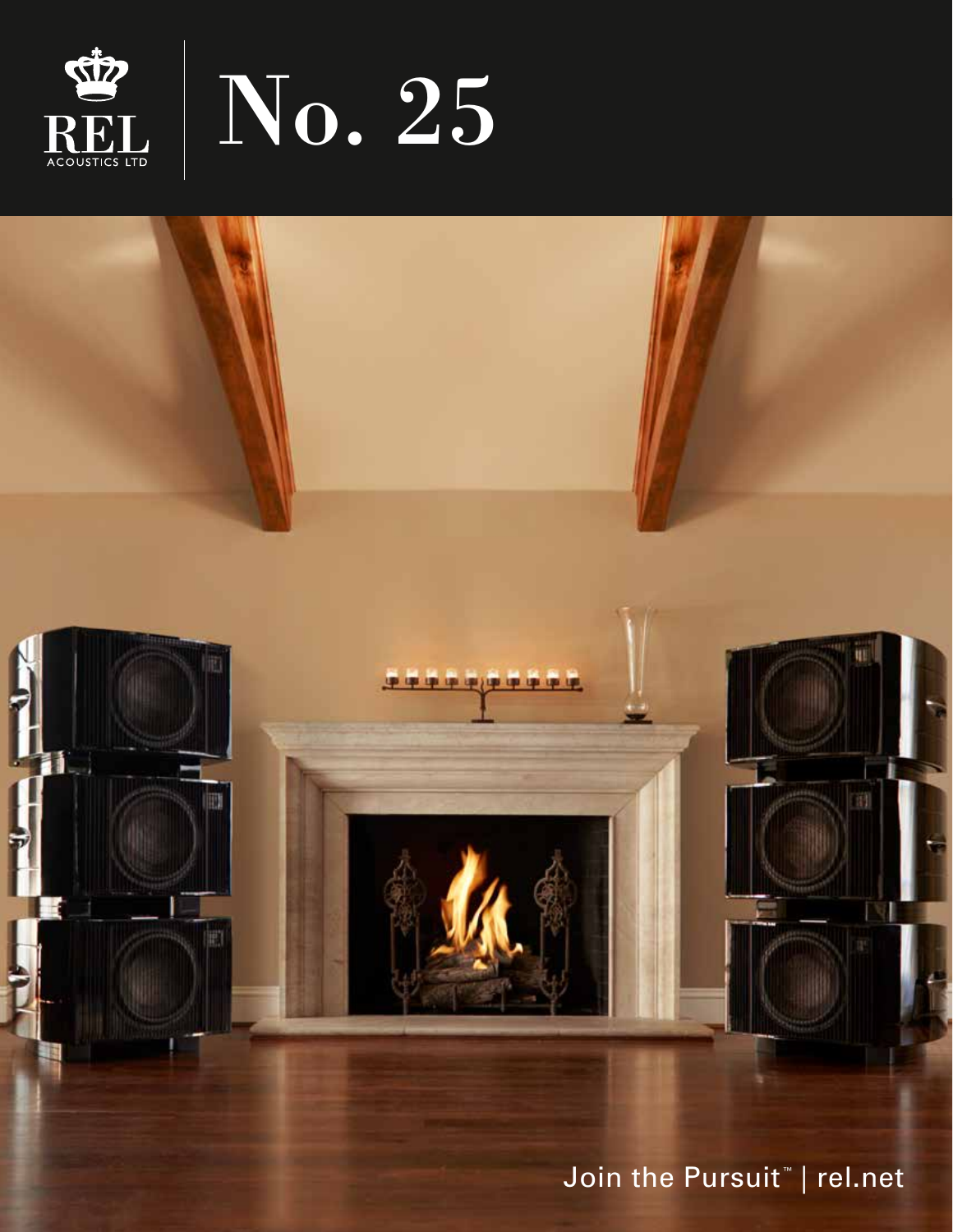# FORM FOLLOWS FUNCTION

No. 25 marks a new standard in cabinet execution, both for its physical beauty and the manner in which it manages the critical backwave propagating from the rear surface of the massive 15" carbon fibre piston at its heart. The shape of No. 25 is designed to disturb and cancel much of the incredible force created by the inward stroke as No. 25 reloads for your music or film's next set of demands. It is necessary to keep this backwave as silent as possible, while allowing the driver to "breathe" without compressing dynamics. The curvilinear cabinet walls deflect, diffuse and dissipate these waves into smaller cross plane waves. Minimizing rear waves that eventually emerge as comb filtering—noise that cancels the primary bass—is what creates clear, purposeful bass that strides into a room with tremendous energy and clarity.

It takes huge power to invest the No. 25 with the shattering dynamics of which it is capable. The rugged beast of a 1,000 watt NextGen3 amplifier that powers No. 25 to not merely play loud, but to bring to life the contrast between loud and soft passages that makes REL owners so passionate about our designs. Ultimately, this is what makes the No. 25 the addiction it quickly becomes.

# CARBON CORE

No. 25 has a heart of pure carbon, as we opted for a cone material that is stronger than steel, yet incredibly light. Carefully woven from pure carbon fibre, No. 25's 15" cone structure weighs 70% less than a 10" cone of just two years ago. This combination of incredibly light weight coupled to remarkable structural integrity is what gives No. 25 its combination of speed and power throughout its incredible 4" of fore-and-aft stroke.

### POWER SUPPLIED

No. 25 commemorates and celebrates our quarter century of building the finest sub bass systems, while pointing to the future and our next 25 years as it employs our most advanced design, engineering and craftsmanship.

## THE No. 25 LINE ARRAY

FIED

When we experience bass in real time out in the world, it occurs with height. It strikes our sinuses, it kicks at our chest cavities, it rumbles along the floor conveying power authority and majesty. Reference Line Array permits bass to emerge more naturally, adding a height component in how it propagates throughout the room. The bottom unit reinforces the deepest overtones, creeping and rumbling across the floor to produce room shake. The middle location provides crisp attack and articulation of kick drums or any transientbased event. The unit imparts the flutter and shimmer of all manner of instruments floating in air. Making Reference Line Arrays the Holy Grail of the REL experience and is only available with our Reference products.









No. 25 combines the power of an ultra-reliable 1,000 watt amplifier, with a lightweight and perfectly balanced carbon fibre 15" driver. All this is controlled by our legendary filter sets and proprietary crossovers with 2 separate parametric equalizers permitting remarkably flat in-room response, while maintaining the speed and resolution for which modern RELs have become known.